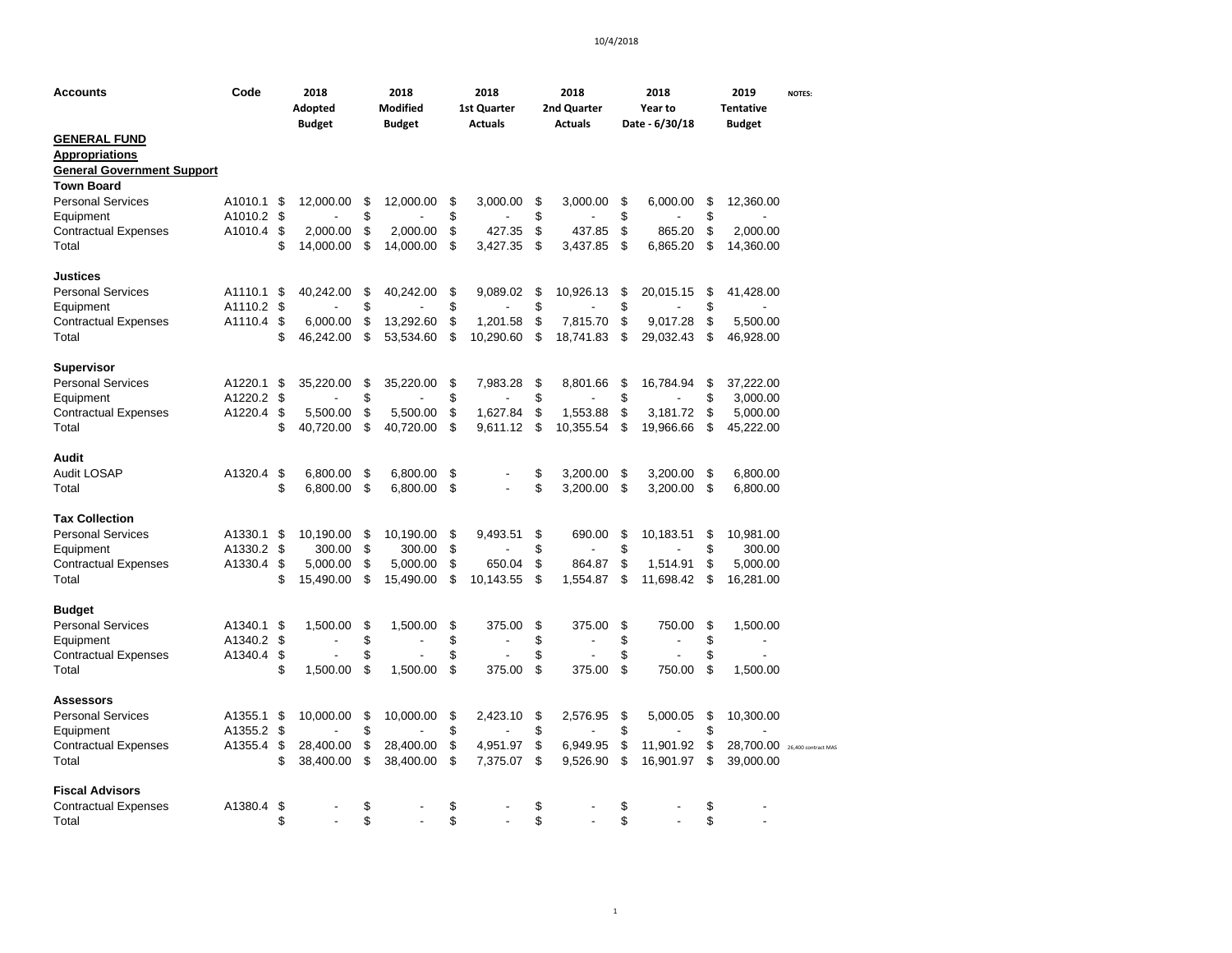| Accounts                                | Code       |                | 2018<br>Adopted<br><b>Budget</b> |          | 2018<br><b>Modified</b><br><b>Budget</b> | 2018<br>2018<br>2nd Quarter<br><b>1st Quarter</b><br><b>Actuals</b><br><b>Actuals</b> |                          |          | 2018<br>Year to<br>Date - 6/30/18 |                            | 2019<br><b>Tentative</b><br><b>Budget</b> | <b>NOTES:</b>        |  |
|-----------------------------------------|------------|----------------|----------------------------------|----------|------------------------------------------|---------------------------------------------------------------------------------------|--------------------------|----------|-----------------------------------|----------------------------|-------------------------------------------|----------------------|--|
| <b>Town Clerk</b>                       |            |                |                                  |          |                                          |                                                                                       |                          |          |                                   |                            |                                           |                      |  |
| <b>Personal Services</b>                | A1410.1    | \$             | 35,450.00                        | \$       | 35,565.00                                | \$                                                                                    | 8.313.89                 | \$       | 9,903.20                          | \$<br>18,217.09            | \$                                        | 37,145.00            |  |
| Equipment                               | A1410.2 \$ |                |                                  | \$       |                                          | \$                                                                                    |                          | \$       |                                   | \$                         | \$                                        |                      |  |
| <b>Contractual Expenses</b>             | A1410.4 \$ |                | 4,000.00                         | \$       | 4,000.00                                 | \$                                                                                    | 1,518.12                 | \$       | 561.84                            | \$<br>2,079.96             | \$                                        | 4,000.00             |  |
| Total                                   |            | \$             | 39,450.00                        | \$       | 39,565.00                                | \$                                                                                    | 9,832.01                 | \$       | 10,465.04                         | \$<br>20,297.05            | \$                                        | 41,145.00            |  |
| <b>Attorney</b>                         |            |                |                                  |          |                                          |                                                                                       |                          |          |                                   |                            |                                           |                      |  |
| <b>Personal Services</b>                | A1420.1    | \$             |                                  | \$       |                                          | \$                                                                                    |                          | \$       |                                   | \$                         | \$                                        |                      |  |
| Equipment                               | A1420.2    | \$             |                                  | \$       |                                          | \$                                                                                    |                          | \$       |                                   | \$                         | \$                                        |                      |  |
| <b>Contractual Expenses</b>             | A1420.4    | \$             | 50,000.00                        | \$       | 50,000.00                                | \$                                                                                    | 13,305.00                | \$       | 10,676.14                         | \$<br>23,981.14            | \$                                        | 50,000.00            |  |
| Total                                   |            | \$             | 50,000.00                        | \$       | 50,000.00                                | \$                                                                                    | 13,305.00                | \$       | 10,676.14                         | \$<br>23,981.14            | \$                                        | 50,000.00            |  |
| Engineer                                |            |                |                                  |          |                                          |                                                                                       |                          |          |                                   |                            |                                           |                      |  |
| <b>Contractual Expenses</b>             | A1440.4    | \$             | 2,500.00                         | \$       | 17,500.00                                | \$                                                                                    |                          | \$       | 6,944.78                          | \$<br>6,944.78             | \$                                        | 3,500.00             |  |
| Total                                   |            | \$             | 2,500.00                         | \$       | 17,500.00                                | \$                                                                                    |                          | \$       | 6,944.78                          | \$<br>6,944.78             | \$                                        | 3,500.00             |  |
| Elections                               |            |                |                                  |          |                                          |                                                                                       |                          |          |                                   |                            |                                           |                      |  |
| <b>Personal Services</b>                | A1450.1    | \$             |                                  | \$       |                                          | \$                                                                                    |                          | \$       |                                   | \$                         | \$                                        |                      |  |
| Equipment                               | A1450.2    | \$             |                                  | \$       |                                          | \$                                                                                    |                          | \$       |                                   | \$                         | \$                                        |                      |  |
| Contractual Expenses                    | A1450.4    | \$             | 250.00                           | \$       | 250.00                                   | \$                                                                                    |                          | \$       |                                   | \$                         | \$                                        | 250.00               |  |
| Total                                   |            | \$             | 250.00                           | \$       | 250.00                                   | \$                                                                                    |                          | \$       |                                   | \$                         | \$                                        | 250.00               |  |
| <b>Buildings</b>                        |            |                |                                  |          |                                          |                                                                                       |                          |          |                                   |                            |                                           |                      |  |
| <b>Personal Services</b>                | A1620.1    | \$             | 2,000.00                         | \$       | 2,000.00                                 | \$                                                                                    | 402.50                   | \$       |                                   | \$<br>402.50               | \$                                        | 2,000.00             |  |
| Equipment                               | A1620.2    | \$             | 500.00                           | \$       | 500.00                                   | \$                                                                                    |                          | \$       |                                   | \$                         | \$                                        | 500.00               |  |
| <b>Contractual Expenses</b>             | A1620.4    | \$             | 60,000.00                        | \$       | 60,000.00                                | \$                                                                                    | 11,378.82                | \$       | 6,632.99                          | \$<br>18,011.81            | \$                                        | 60,000.00            |  |
| Total                                   |            | \$             | 62,500.00                        | \$       | 62,500.00                                | \$                                                                                    | 11,781.32                | \$       | 6,632.99                          | \$<br>18,414.31            | \$                                        | 62,500.00            |  |
| <b>Central Communicatons System</b>     |            |                |                                  |          |                                          |                                                                                       |                          |          |                                   |                            |                                           |                      |  |
| <b>Personal Services</b>                | A1650.1    | \$             |                                  | \$       |                                          | \$                                                                                    | $\overline{\phantom{a}}$ | \$       |                                   | \$                         | \$                                        |                      |  |
| Equipment                               | A1650.2 \$ |                |                                  | \$       |                                          | \$                                                                                    |                          | \$       |                                   | \$                         | \$                                        |                      |  |
| <b>Contractual Expenses</b>             | A1650.4    | \$             | 4,500.00                         | \$       | 4,500.00                                 | \$                                                                                    | 839.98                   | \$       | 751.49                            | \$<br>1,591.47             | \$                                        | 5,000.00             |  |
| Total                                   |            | \$             | 4,500.00                         | \$       | 4,500.00                                 | \$                                                                                    | 839.98                   | \$       | 751.49                            | \$<br>1,591.47             | \$                                        | 5,000.00             |  |
| <b>Central Printing and Mailing</b>     |            |                |                                  |          |                                          |                                                                                       |                          |          |                                   |                            |                                           |                      |  |
| <b>Personal Services</b>                | A1670.1    | $\mathfrak{s}$ |                                  | \$       |                                          | \$                                                                                    |                          | \$       |                                   | \$                         | \$                                        |                      |  |
| Equipment                               | A1670.2 \$ |                |                                  | \$       |                                          | \$                                                                                    |                          | \$       |                                   | \$                         | \$                                        |                      |  |
| <b>Contractual Expenses</b><br>Total    | A1670.4    | \$<br>\$       | 2,500.00<br>2,500.00             | \$<br>\$ | 2,500.00<br>2,500.00                     | \$<br>\$                                                                              | 1,931.77<br>1,931.77     | \$<br>\$ | (929.08)<br>$(929.08)$ \$         | \$<br>1,002.69<br>1,002.69 | \$<br>\$                                  | 2,500.00<br>2,500.00 |  |
|                                         |            |                |                                  |          |                                          |                                                                                       |                          |          |                                   |                            |                                           |                      |  |
| Special items                           |            |                |                                  |          |                                          |                                                                                       |                          |          |                                   |                            |                                           |                      |  |
| <b>Unallocated Insurance</b>            | A1910.4    | \$             | 35,000.00                        | \$       | 35,000.00                                | \$                                                                                    |                          | \$       | 33,242.74                         | \$<br>33,242.74            | \$                                        | 35,000.00            |  |
| <b>Municipal Association Dues</b>       | A1920.4    | \$             | 1,000.00                         | \$       | 1,000.00                                 | \$                                                                                    | 1,000.00                 | \$       |                                   | \$<br>1,000.00             | \$                                        | 1,000.00             |  |
| Contingency                             | A1990.4    | \$             | 40,000.00                        | \$       | 24,885.00                                | \$                                                                                    |                          | \$       |                                   | \$                         | \$                                        | 40,000.00            |  |
| Total                                   |            | \$             | 76,000.00                        | \$       | 60,885.00                                | \$                                                                                    | 1,000.00                 | \$       | 33,242.74                         | \$<br>34,242.74            | \$                                        | 76,000.00            |  |
| <b>Total General Government Support</b> |            | \$             | 400,852.00                       | \$       | 408,144.60                               | \$                                                                                    | 79,912.77                | \$       | 114,976.09                        | \$<br>194,888.86           | \$                                        | 410,986.00           |  |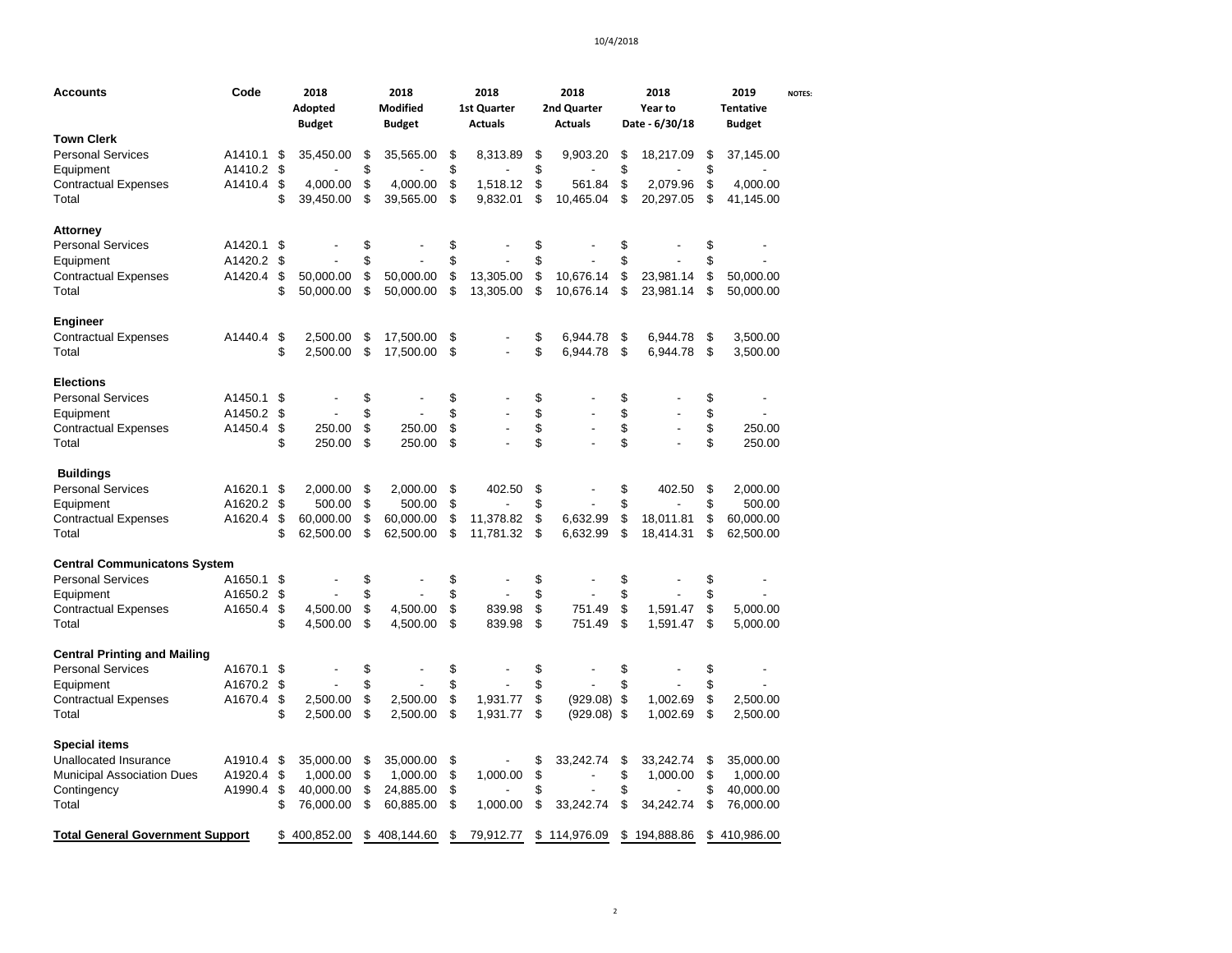| Accounts                             | Code    |     | 2018<br>Adopted<br><b>Budget</b> | 2018<br>Modified<br><b>Budget</b> | 2018<br>1st Quarter<br><b>Actuals</b> | 2018<br>2nd Quarter<br><b>Actuals</b> |                | 2018<br>Year to<br>Date - 6/30/18 | 2019<br><b>Tentative</b><br><b>Budget</b> | <b>NOTES:</b> |
|--------------------------------------|---------|-----|----------------------------------|-----------------------------------|---------------------------------------|---------------------------------------|----------------|-----------------------------------|-------------------------------------------|---------------|
| <b>Public Safety</b>                 |         |     |                                  |                                   |                                       |                                       |                |                                   |                                           |               |
| <b>Traffic Control</b>               |         |     |                                  |                                   |                                       |                                       |                |                                   |                                           |               |
| <b>Personal Services</b>             | A3310.1 | -\$ |                                  | \$                                | \$                                    | \$                                    |                | \$                                | \$                                        |               |
| Equipment                            | A3310.2 | \$  |                                  | \$                                | \$                                    | \$                                    |                | \$                                | \$                                        |               |
| <b>Contractual Expenses</b>          | A3310.4 | \$  | 1,000.00                         | \$<br>1,000.00                    | \$<br>991.45                          | \$                                    |                | \$<br>991.45                      | \$<br>1,000.00                            |               |
| Total                                |         | \$  | 1,000.00                         | \$<br>1,000.00                    | \$<br>991.45                          | \$                                    |                | \$<br>991.45                      | \$<br>1,000.00                            |               |
| <b>Control of Dogs</b>               |         |     |                                  |                                   |                                       |                                       |                |                                   |                                           |               |
| <b>Personal Services</b>             | A3510.1 | \$  | 7,375.00                         | \$<br>7,375.00                    | \$<br>1,701.90                        | \$                                    | 1,985.55       | \$<br>3,687.45                    | \$<br>7,638.00                            |               |
| Equipment                            | A3510.2 | \$  |                                  | \$                                | \$                                    | \$                                    |                | \$                                | \$<br>$\blacksquare$                      |               |
| <b>Contractual Expenses</b>          | A3510.4 | \$  | 4,500.00                         | \$<br>4,500.00                    | \$<br>173.00                          | \$                                    | 291.97         | \$<br>464.97                      | \$<br>5,130.00                            |               |
| Total                                |         | \$  | 11,875.00                        | \$<br>11,875.00                   | \$<br>1,874.90                        | \$                                    | 2,277.52       | \$<br>4,152.42                    | \$<br>12,768.00                           |               |
| <b>Animal Control Other</b>          |         |     |                                  |                                   |                                       |                                       |                |                                   |                                           |               |
| <b>Personal Services</b>             | A3520.1 | \$  |                                  | \$                                | \$                                    | \$                                    |                | \$                                | \$                                        |               |
| Equipment                            | A3520.2 | \$  |                                  | \$                                | \$<br>$\overline{a}$                  | \$                                    |                | \$                                | \$                                        |               |
| <b>Contractual Expenses</b>          | A3520.4 | \$  | 500.00                           | \$<br>500.00                      | \$                                    | \$                                    |                | \$<br>$\overline{a}$              | \$<br>500.00                              |               |
| Total                                |         | \$  | 500.00                           | \$<br>500.00                      | \$                                    | \$                                    |                | \$                                | \$<br>500.00                              |               |
| <b>Safety Inspection</b>             |         |     |                                  |                                   |                                       |                                       |                |                                   |                                           |               |
| <b>Personal Services</b>             | A3620.1 | \$  | 9,180.00                         | \$<br>9,180.00                    | \$<br>2.118.48                        | \$                                    | 2.471.56       | \$<br>4,590.04                    | \$<br>11,000.00                           |               |
| Equipment                            | A3620.2 | \$  | 300.00                           | \$<br>300.00                      | \$                                    | \$                                    |                | \$                                | \$<br>300.00                              |               |
| <b>Contractual Expenses</b>          | A3620.4 | \$  | 1,000.00                         | \$<br>1,000.00                    | \$<br>213.66                          | \$                                    | 186.70         | \$<br>400.36                      | \$<br>1,000.00                            |               |
| Total                                |         | \$  | 10,480.00                        | \$<br>10,480.00                   | \$<br>2,332.14                        | \$                                    | 2,658.26       | \$<br>4,990.40                    | \$<br>12,300.00                           |               |
| <b>Total Public Safety</b>           |         | \$  | 23,855.00                        | \$<br>23,855.00                   | \$<br>5,198.49                        | \$                                    | 4,935.78       | \$<br>10,134.27                   | \$<br>26,568.00                           |               |
| <b>Health</b>                        |         |     |                                  |                                   |                                       |                                       |                |                                   |                                           |               |
| <b>Board of Health</b>               |         |     |                                  |                                   |                                       |                                       |                |                                   |                                           |               |
| <b>Personal Services</b>             | A4010.1 | \$  | 1,200.00                         | \$<br>1,200.00                    | \$                                    | \$                                    |                | \$                                | \$                                        |               |
| Total                                |         | \$  | 1,200.00                         | \$<br>1,200.00                    | \$                                    | \$                                    |                | \$                                | \$                                        |               |
| <b>Registrar of Vital Statistics</b> |         |     |                                  |                                   |                                       |                                       |                |                                   |                                           |               |
| <b>Personal Services</b>             | A4020.1 | \$  | 250.00                           | \$<br>250.00                      | \$<br>62.50                           | \$                                    | 62.50          | \$<br>125.00                      | \$<br>500.00                              |               |
| Equipment                            | A4020.2 | \$  | 1,100.00                         | \$<br>1,100.00                    | \$<br>$\overline{a}$                  | \$                                    |                | \$                                | \$<br>250.00                              |               |
| <b>Contractual Expenses</b>          | A4020.4 | \$  | 300.00                           | \$<br>300.00                      | \$<br>4.39                            | \$                                    | $\overline{a}$ | \$<br>4.39                        | \$<br>250.00                              |               |
| Total                                |         | \$  | 1,650.00                         | \$<br>1,650.00                    | \$<br>66.89                           | \$                                    | 62.50          | \$<br>129.39                      | \$<br>1,000.00                            |               |
| <b>Ambulance</b>                     |         |     |                                  |                                   |                                       |                                       |                |                                   |                                           |               |
| <b>Personal Services</b>             | A4540.1 | \$  |                                  | \$                                | \$                                    | \$                                    |                | \$                                | \$                                        |               |
| Equipment                            | A4540.2 | \$  |                                  | \$                                | \$                                    | \$                                    |                | \$                                | \$                                        |               |
| <b>Contractual Expenses</b>          | A4540.4 | \$  | 139,301.00                       | \$<br>139,301.00                  | \$<br>70,000.00                       | \$                                    | $\overline{a}$ | \$<br>70,000.00                   | \$139,301.00                              |               |
| Total                                |         | \$  | 139,301.00                       | \$<br>139,301.00                  | \$<br>70,000.00                       | \$                                    |                | \$<br>70,000.00                   | \$<br>139,301.00                          |               |
| Total Health                         |         | \$  | 142,151.00                       | \$142,151.00                      | \$<br>70,066.89                       | \$                                    | 62.50          | \$<br>70,129.39                   | \$140,301.00                              |               |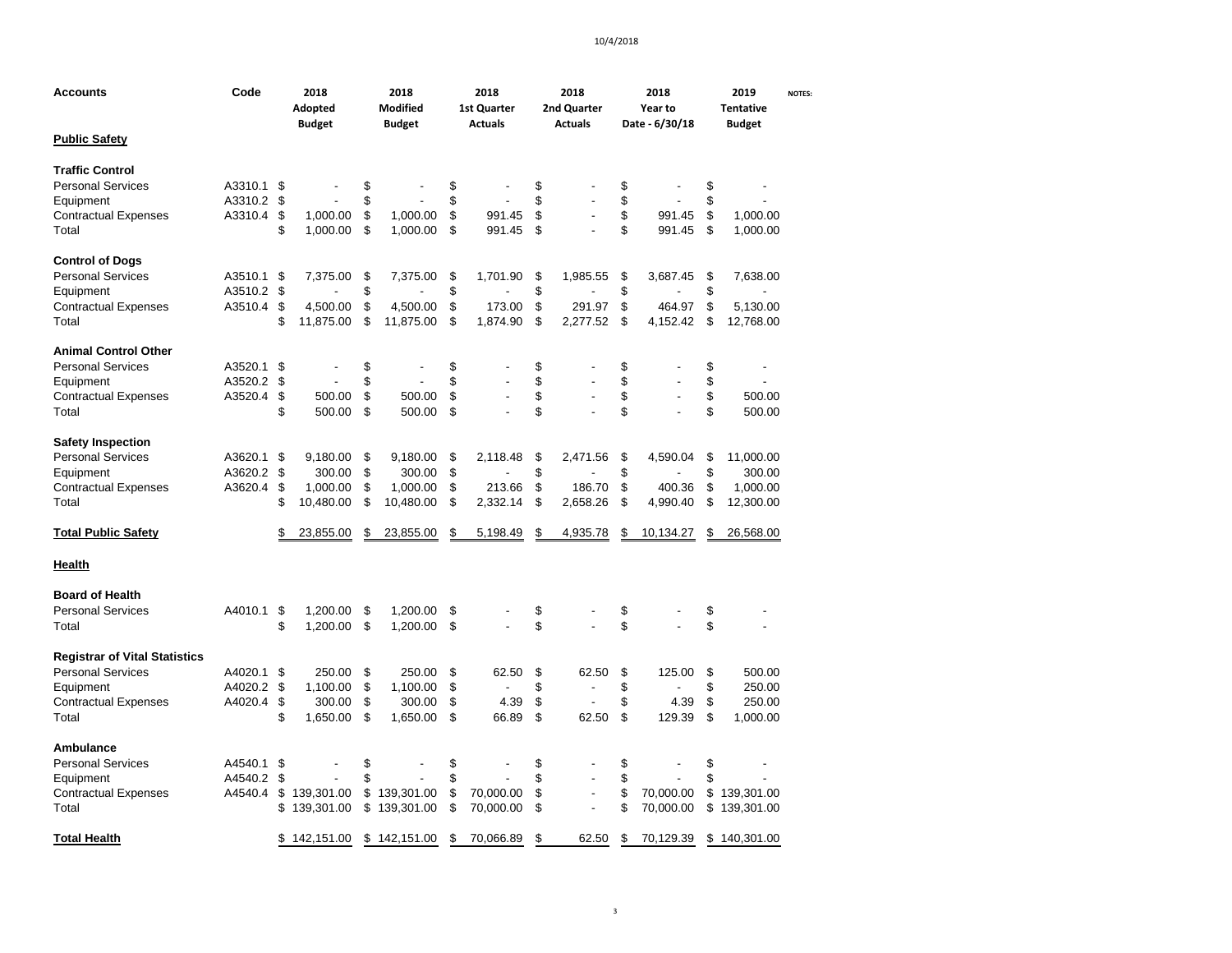| <b>Accounts</b>                                                                                           | Code                             | 2018<br>2018<br>2018<br>2018<br>Modified<br>Adopted<br><b>1st Quarter</b><br><b>Budget</b><br><b>Budget</b><br><b>Actuals</b><br><b>Actuals</b> |                       |                      |                       | 2nd Quarter          |                      | 2018<br>Year to<br>Date - 6/30/18 |                     | 2019<br><b>Tentative</b><br><b>Budget</b> | <b>NOTES:</b>        |                      |                       |  |
|-----------------------------------------------------------------------------------------------------------|----------------------------------|-------------------------------------------------------------------------------------------------------------------------------------------------|-----------------------|----------------------|-----------------------|----------------------|----------------------|-----------------------------------|---------------------|-------------------------------------------|----------------------|----------------------|-----------------------|--|
| <b>Transportation</b>                                                                                     |                                  |                                                                                                                                                 |                       |                      |                       |                      |                      |                                   |                     |                                           |                      |                      |                       |  |
| <b>Superintendent of Highways</b><br><b>Personal Services</b><br>Equipment                                | A5010.1 \$<br>A5010.2 \$         |                                                                                                                                                 | 57,120.00             | \$<br>\$             | 57,120.00             | \$<br>\$             | 13,181.52            | \$<br>\$                          | 15,378.44           | \$<br>\$                                  | 28,559.96            | \$<br>\$             | 59,320.00             |  |
| <b>Contractual Expenses</b><br>Total                                                                      | A5010.4 \$                       | \$                                                                                                                                              | 1,200.00<br>58,320.00 | \$<br>\$             | 1,200.00<br>58,320.00 | \$<br>\$             | 290.62<br>13,472.14  | \$<br>\$                          | 398.55<br>15,776.99 | \$<br>\$                                  | 689.17<br>29,249.13  | \$<br>\$             | 1,200.00<br>60,520.00 |  |
| <b>Street Lighting</b><br><b>Contractual Expenses</b><br>Total                                            | A5182.4                          | -\$<br>\$                                                                                                                                       | 2,500.00<br>2,500.00  | \$<br>\$             | 2,500.00<br>2,500.00  | \$<br>\$             | 498.22<br>498.22     | \$<br>\$                          | 611.40<br>611.40    | \$<br>\$                                  | 1,109.62<br>1,109.62 | \$<br>\$             | 2,500.00<br>2,500.00  |  |
| <b>Total Transportation</b>                                                                               |                                  | \$                                                                                                                                              | 60,820.00             | \$                   | 60,820.00             | \$                   | 13,970.36            | \$                                | 16,388.39           | \$                                        | 30,358.75            | \$                   | 63,020.00             |  |
| <b>Waterways Navigation</b><br><b>Contractual Expenses</b><br>Total                                       | A5710.4 \$                       | \$                                                                                                                                              | 1,800.00<br>1,800.00  | \$<br>\$             | 1,800.00<br>1,800.00  | \$<br>\$             |                      | \$<br>\$                          |                     | \$<br>\$                                  |                      |                      | 1,800.00<br>1,800.00  |  |
| <b>Total Waterways Navigation</b>                                                                         |                                  | \$                                                                                                                                              | 1,800.00              | \$                   | 1,800.00              | \$                   |                      | \$                                |                     | \$                                        |                      | \$                   | 1,800.00              |  |
| <b>Economic Assistance and Opportunity</b>                                                                |                                  |                                                                                                                                                 |                       |                      |                       |                      |                      |                                   |                     |                                           |                      |                      |                       |  |
| <b>Publicity</b><br><b>Contractual Expenses</b><br>Total                                                  | A6410.4 \$                       | \$                                                                                                                                              | 300.00<br>300.00      | \$<br>\$             | 300.00<br>300.00      | \$<br>\$             |                      | \$<br>\$                          | 300.00<br>300.00    | \$<br>\$                                  | 300.00<br>300.00     | \$<br>\$             | 300.00<br>300.00      |  |
| <b>Veterans Services</b><br><b>Personal Services</b><br>Equipment<br><b>Contractual Expenses</b><br>Total | A6510.1<br>A6510.2 \$<br>A6510.4 | - \$<br>\$<br>\$                                                                                                                                | 700.00<br>700.00      | \$<br>\$<br>\$<br>\$ | 700.00<br>700.00      | \$<br>\$<br>\$<br>\$ | ÷,<br>$\overline{a}$ | \$<br>\$<br>\$<br>\$              | 525.60<br>525.60    | \$<br>\$<br>\$<br>\$                      | 525.60<br>525.60     | \$<br>\$<br>\$<br>\$ | 700.00<br>700.00      |  |
| Total Economic Assistance and Opport \$                                                                   |                                  |                                                                                                                                                 | 1,000.00              | \$                   | 1,000.00              | \$                   |                      | \$                                | 825.60              | \$                                        | 825.60               | \$                   | 1,000.00              |  |
| <b>Culture and Recreation</b>                                                                             |                                  |                                                                                                                                                 |                       |                      |                       |                      |                      |                                   |                     |                                           |                      |                      |                       |  |
| <b>Special Recreational Facilities</b>                                                                    |                                  |                                                                                                                                                 |                       |                      |                       |                      |                      |                                   |                     |                                           |                      |                      |                       |  |
| <b>Personal Services</b>                                                                                  | A7180.1 \$<br>A7180.2 \$         |                                                                                                                                                 | 10,000.00             | \$<br>\$             | 10,000.00             | \$<br>\$             | $\overline{a}$       | \$                                |                     | \$                                        |                      | \$<br>\$             | 10,000.00             |  |
| Equipment                                                                                                 | A7180.4 \$                       |                                                                                                                                                 | 500.00                | \$                   | 500.00<br>1,500.00    | \$                   | L.                   | \$<br>\$                          | 2,900.00            | \$<br>\$                                  | 2,900.00             | \$                   | 500.00<br>1,500.00    |  |
| <b>Contractual Expenses</b><br>Total                                                                      |                                  | \$                                                                                                                                              | 1,500.00<br>12,000.00 | \$                   | 12,000.00             | \$                   |                      | \$                                | 2,900.00            | \$                                        | 2,900.00             | \$                   | 12,000.00             |  |
| <b>Youth Program</b>                                                                                      |                                  |                                                                                                                                                 |                       |                      |                       |                      |                      |                                   |                     |                                           |                      |                      |                       |  |
| <b>Personal Services</b>                                                                                  | A7310.1                          | \$                                                                                                                                              |                       | \$                   |                       | \$                   |                      | \$                                |                     | \$                                        |                      | \$                   |                       |  |
| Equipment                                                                                                 | A7310.2<br>A7310.4               | \$<br>\$                                                                                                                                        | 650.00                | \$<br>\$             | 650.00                | \$<br>\$             | ÷,                   | \$<br>\$                          | 650.00              | \$<br>\$                                  | 650.00               | \$<br>\$             | 650.00                |  |
| <b>Contractual Expenses</b><br>Total                                                                      |                                  | \$                                                                                                                                              | 650.00                | \$                   | 650.00                | \$                   |                      | \$                                | 650.00              | \$                                        | 650.00               | \$                   | 650.00                |  |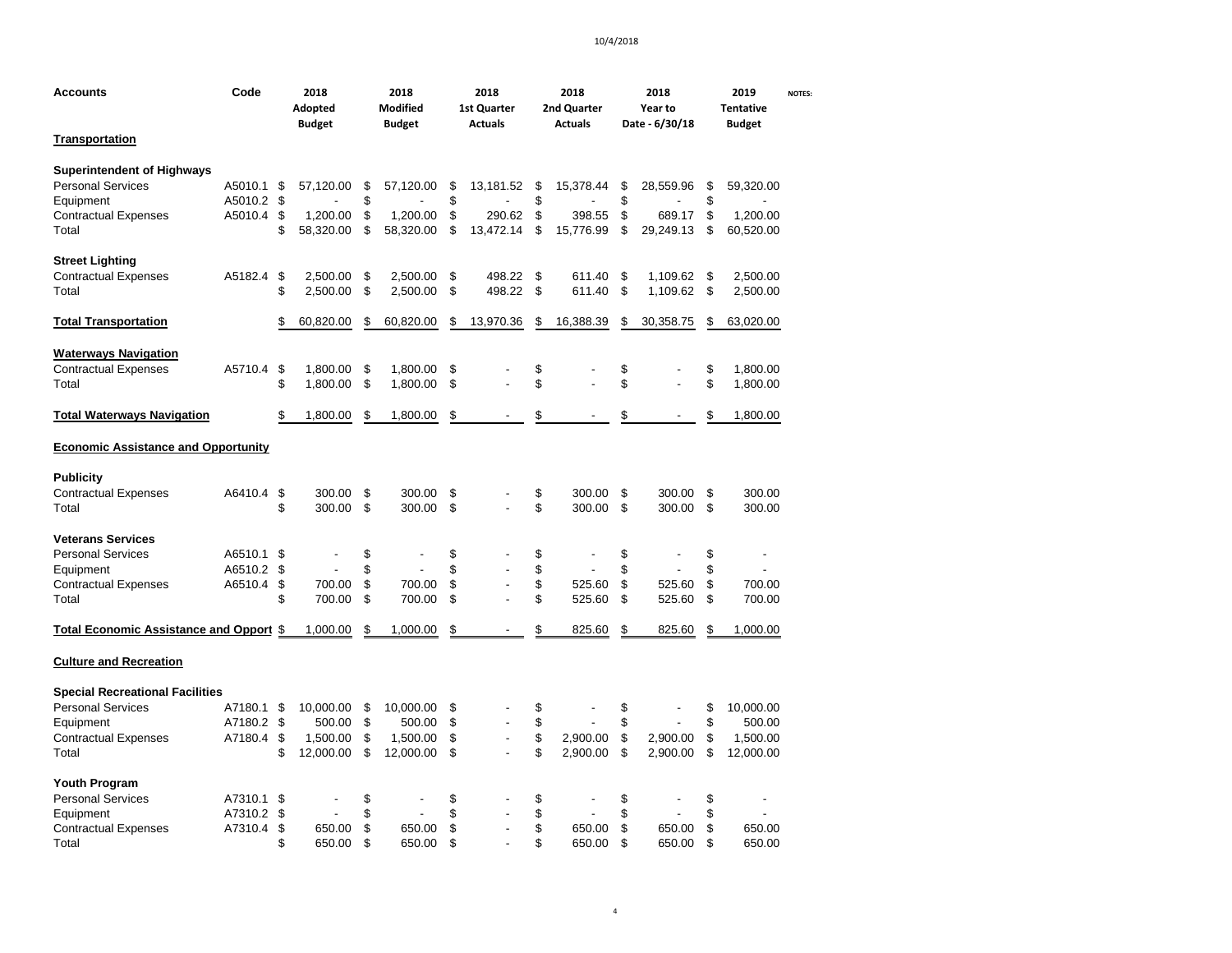| Accounts                                 | Code    | 2018<br>Adopted<br><b>Budget</b> | 2018<br><b>Modified</b><br><b>Budget</b> | 2018<br><b>1st Quarter</b><br><b>Actuals</b> | 2018<br>2nd Quarter<br><b>Actuals</b> | 2018<br>Year to<br>Date - 6/30/18 | 2019<br><b>Tentative</b><br><b>Budget</b> | <b>NOTES:</b> |
|------------------------------------------|---------|----------------------------------|------------------------------------------|----------------------------------------------|---------------------------------------|-----------------------------------|-------------------------------------------|---------------|
| Joint Youth Project                      |         |                                  |                                          |                                              |                                       |                                   |                                           |               |
| <b>Contractual Expenses</b>              | A7320.4 | \$<br>8,000.00                   | \$<br>8,000.00                           | \$                                           | \$                                    | \$                                | \$<br>10,550.00                           |               |
| Total                                    |         | \$<br>8,000.00                   | \$<br>8,000.00                           | \$<br>÷,                                     | \$                                    | \$                                | \$<br>10,550.00                           |               |
| Historian                                |         |                                  |                                          |                                              |                                       |                                   |                                           |               |
| Personal Services                        | A7510.1 | \$<br>800.00                     | \$<br>800.00                             | \$<br>200.00                                 | \$<br>200.00                          | \$<br>400.00                      | \$<br>824.00                              |               |
| Equipment                                | A7510.2 | \$                               | \$                                       | \$                                           | \$                                    | \$                                | \$                                        |               |
| <b>Contractual Expenses</b>              | A7510.4 | \$<br>75.00                      | \$<br>75.00                              | \$                                           | \$                                    | \$                                | \$<br>75.00                               |               |
| Total                                    |         | \$<br>875.00                     | \$<br>875.00                             | \$<br>200.00                                 | \$<br>200.00                          | \$<br>400.00                      | \$<br>899.00                              |               |
| <b>Celebration</b>                       |         |                                  |                                          |                                              |                                       |                                   |                                           |               |
| <b>Personal Services</b>                 | A7550.1 | \$                               | \$                                       | \$                                           | \$                                    | \$                                | \$                                        |               |
| Equipment                                | A7550.2 | \$                               | \$                                       | \$                                           | \$                                    | \$                                | \$                                        |               |
| <b>Contractual Expenses</b>              | A7550.4 | \$<br>500.00                     | \$<br>500.00                             | \$<br>$\blacksquare$                         | \$<br>240.00                          | \$<br>240.00                      | \$<br>250.00                              |               |
| Total                                    |         | \$<br>500.00                     | \$<br>500.00                             | \$<br>$\overline{a}$                         | \$<br>240.00                          | \$<br>240.00                      | \$<br>250.00                              |               |
| <b>Adult Recreaton</b>                   |         |                                  |                                          |                                              |                                       |                                   |                                           |               |
| <b>Personal Services</b>                 | A7620.1 | \$                               | \$                                       | \$                                           | \$                                    | \$                                | \$                                        |               |
| Equipment                                | A7620.2 | \$                               | \$                                       | \$                                           | \$                                    | \$                                | \$                                        |               |
| <b>Contractual Expenses</b>              | A7620.4 | \$<br>2,000.00                   | \$<br>2,000.00                           | \$<br>2,000.00                               | \$<br>$\overline{a}$                  | \$<br>2,000.00                    | \$<br>2,000.00                            |               |
| Total                                    |         | \$<br>2,000.00                   | \$<br>2,000.00                           | \$<br>2,000.00                               | \$                                    | \$<br>2,000.00                    | \$<br>2,000.00                            |               |
| <b>Total Culture and Recreation</b>      |         | \$<br>24,025.00                  | \$<br>24,025.00                          | \$<br>2,200.00                               | \$<br>3,990.00                        | \$<br>6,190.00                    | \$<br>26,349.00                           |               |
| <b>Home and Community Services</b>       |         |                                  |                                          |                                              |                                       |                                   |                                           |               |
| <b>Planning</b>                          |         |                                  |                                          |                                              |                                       |                                   |                                           |               |
| <b>Personal Services</b>                 | A8020.1 | \$<br>4.663.00                   | \$<br>4,663.00                           | \$<br>1,076.10                               | \$<br>1,255.45                        | \$<br>2.331.55                    | \$<br>4,803.00                            |               |
| Equipment                                | A8020.2 | \$                               | \$                                       | \$                                           | \$                                    | \$                                | \$                                        |               |
| <b>Contractual Expenses</b>              | A8020.4 | \$<br>7,500.00                   | \$<br>7,500.00                           | \$<br>280.55                                 | \$<br>3,374.92                        | \$<br>3,655.47                    | \$<br>7,500.00                            |               |
| Total                                    |         | \$<br>12,163.00                  | \$<br>12,163.00                          | \$<br>1,356.65                               | \$<br>4,630.37                        | \$<br>5,987.02                    | \$<br>12,303.00                           |               |
| <b>Environmental Control</b>             |         |                                  |                                          |                                              |                                       |                                   |                                           |               |
| Contractual Expenses                     | A8090.4 | \$                               | \$                                       | \$                                           | \$                                    | \$                                | \$                                        |               |
| Total                                    |         | \$                               | \$                                       | \$                                           | \$                                    | \$                                | \$                                        |               |
| Cemeteries                               |         |                                  |                                          |                                              |                                       |                                   |                                           |               |
| <b>Personal Services</b>                 | A8810.1 | \$<br>5,000.00                   | \$<br>5,000.00                           | \$                                           | \$<br>1,313.65                        | \$<br>1,321.40                    | \$<br>5,000.00                            |               |
| Equipment                                | A8810.2 | \$                               | \$                                       | \$<br>$\overline{a}$                         | \$                                    | \$                                | \$<br>1,000.00                            |               |
| <b>Contractual Expenses</b>              | A8810.4 | \$<br>500.00                     | \$<br>500.00                             | \$                                           | \$<br>491.83                          | \$<br>491.83                      | \$<br>1,000.00                            |               |
| Total                                    |         | \$<br>5,500.00                   | \$<br>5,500.00                           | \$                                           | \$<br>1,805.48                        | \$<br>1,813.23                    | \$<br>7,000.00                            |               |
| <b>Total Home and Community Services</b> |         | \$<br>17,663.00                  | \$<br>17,663.00                          | \$<br>1,356.65                               | \$<br>6,435.85                        | \$<br>7,800.25                    | \$<br>19,303.00                           |               |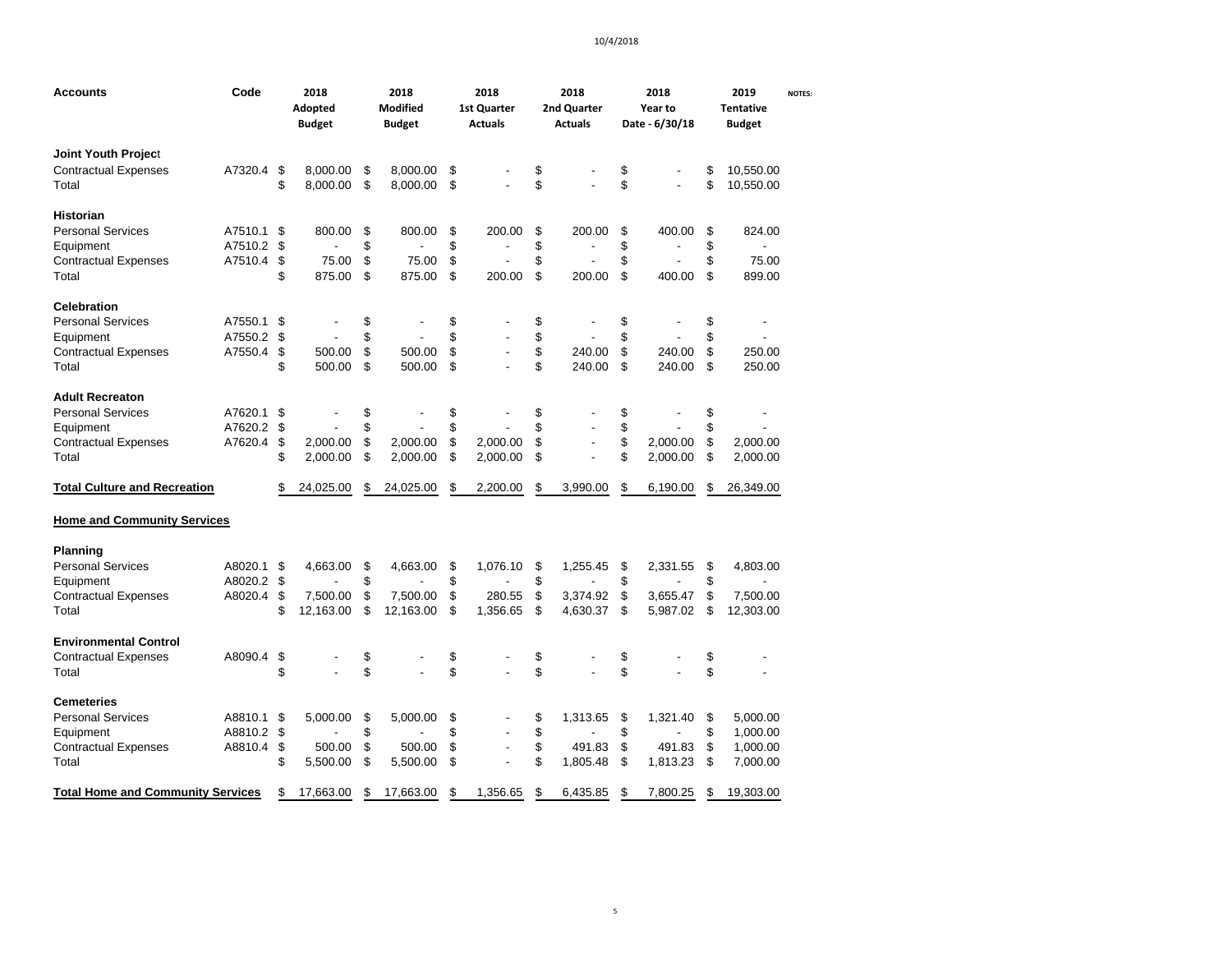| Accounts                                 | Code    |    | 2018<br>Adopted<br><b>Budget</b> |    | 2018<br><b>Modified</b><br><b>Budget</b> |    | 2018<br>1st Quarter<br><b>Actuals</b> | 2018<br>2nd Quarter<br><b>Actuals</b> |    | 2018<br><b>Year to</b><br>Date - 6/30/18 |     | 2019<br><b>Tentative</b><br><b>Budget</b> | <b>NOTES:</b> |
|------------------------------------------|---------|----|----------------------------------|----|------------------------------------------|----|---------------------------------------|---------------------------------------|----|------------------------------------------|-----|-------------------------------------------|---------------|
| Undistributed                            |         |    |                                  |    |                                          |    |                                       |                                       |    |                                          |     |                                           |               |
| <b>Employee Benefits</b>                 |         |    |                                  |    |                                          |    |                                       |                                       |    |                                          |     |                                           |               |
| <b>State Retirement</b>                  | A9010.1 | \$ | 17,670.00                        | \$ | 17,670.00                                | S  |                                       | \$                                    | \$ |                                          | \$  | 19,669.00                                 |               |
| Social Security                          | A9030.8 | \$ | 18,333.00                        | \$ | 18,333.00                                | \$ | 4,532.27                              | \$<br>4,429.54                        | \$ | 8,961.81                                 | \$  | 19,280.00                                 |               |
| Disability Insurance                     | A9055.8 | \$ | 250.00                           | S  | 250.00                                   | S  | 200.40                                | \$                                    | S  | 200.40                                   | S   | 250.00                                    |               |
| Hospital and medical Insurance A9060.8   |         | \$ | 17,600.00                        | \$ | 17,600.00                                | \$ | 4,382.48                              | \$<br>6,873.29                        | \$ | 11,255.77                                | \$  | 17,600.00                                 |               |
| <b>Total Undistributed</b>               |         |    | 53,853.00                        | \$ | 53,853.00                                | \$ | 9,115.15                              | \$<br>11,302.83                       | \$ | 20,417.98                                | \$  | 56,799.00                                 |               |
| <b>Total Appropriations/Expenditures</b> |         |    | 726,019.00                       | \$ | 733,311.60                               | \$ | 181,820.31                            | \$<br>158,917.04                      |    | \$ 340,745.10                            |     | \$746,126.00                              |               |
| General Fund Estimated Revenues          |         |    |                                  |    |                                          |    |                                       |                                       |    |                                          |     |                                           |               |
| Real Property Tax Revenue                | A1001   |    | \$254,469.00                     |    | \$254,469.00                             |    | \$254,469.00                          | \$                                    |    | \$254,469.00                             |     | \$289,551.00                              |               |
| <b>Other Tax Items</b>                   |         |    |                                  |    |                                          |    |                                       |                                       |    |                                          |     |                                           |               |
| Other Payments in Lieu of Taxe A1081     |         | \$ | 2,512.00                         | \$ | 2,512.00                                 | \$ | 2,537.25                              | \$                                    | \$ | 2,537.25                                 | \$  | 2,537.00                                  |               |
| Interest and Penalties on Real F A1090   |         | \$ | 8,000.00                         | \$ | 8,000.00                                 | \$ | 2,548.87                              | \$<br>4,479.85                        | \$ | 7,028.72                                 | \$  | 8,000.00                                  |               |
| Utilities Gross Receipts Tax             | A1130   | \$ |                                  | \$ |                                          | S  | 259.15                                | \$<br>3.44                            | \$ | 262.59                                   | \$  | ٠                                         |               |
| Franchise                                | A1170   | \$ | 33,000.00                        | \$ | 33,000.00                                | \$ | 35,050.54                             | \$                                    | \$ | 35,050.54                                | \$  | 33,000.00                                 |               |
| <b>Departmental Income</b>               |         |    |                                  |    |                                          |    |                                       |                                       |    |                                          |     |                                           |               |
| Clerk Fees                               | A1255   | \$ | 1,000.00                         | \$ | 1,000.00                                 | \$ | 213.57                                | \$<br>386.78                          | \$ | 600.35                                   | \$  | 1,000.00                                  |               |
| Planning Board Fees                      | A2115   | \$ | 1,000.00                         | \$ | 1,000.00                                 | \$ | 1,100.00                              | \$<br>75.00                           | \$ | 1,175.00                                 | \$  | 1,000.00                                  |               |
| Use of Money                             |         |    |                                  |    |                                          |    |                                       |                                       |    |                                          |     |                                           |               |
| Interest and Earnings                    | A2401   | \$ | 300.00                           | \$ | 300.00                                   | \$ | 188.05                                | \$<br>92.76                           | \$ | 280.81                                   | \$  | 300.00                                    |               |
| Licenses and Permits                     |         |    |                                  |    |                                          |    |                                       |                                       |    |                                          |     |                                           |               |
| Dog License                              | A2544   | \$ | 3,500.00                         | \$ | 3,500.00                                 | \$ | 579.00                                | \$<br>1,468.00                        | \$ | 2,047.00                                 | \$  | 3,500.00                                  |               |
| Permits                                  | A2590   | \$ |                                  | \$ |                                          | \$ |                                       | \$                                    | \$ |                                          | \$  |                                           |               |
| <b>Fines and Forfeitures</b>             |         |    |                                  |    |                                          |    |                                       |                                       |    |                                          |     |                                           |               |
| Fines and Forfeited Bail                 | A2610   | S  | 90,000.00                        | \$ | 90,000.00                                | \$ | 11,047.00                             | \$<br>20,039.00                       | \$ | 31,086.00                                | S   | 90,000.00                                 |               |
| Sale of Property/Compensation for Loss   |         |    |                                  |    |                                          |    |                                       |                                       |    |                                          |     |                                           |               |
| Sale of Real Property                    | A2660   | \$ |                                  | \$ |                                          | \$ | 500.00                                | \$                                    | \$ | 500.00                                   | S   |                                           |               |
| Sale of Surplus Equip                    | A2665   | \$ |                                  | \$ |                                          | \$ |                                       | \$<br>32.00                           | \$ | 32.00                                    | \$  |                                           |               |
| <b>Unclassified Revenue</b>              |         |    |                                  |    |                                          |    |                                       |                                       |    |                                          |     |                                           |               |
| Unclassified Revenue                     | A2770   | \$ |                                  | \$ |                                          | \$ | 36.78                                 | \$                                    | \$ | 36.78                                    | -\$ |                                           |               |
| <b>State Aid</b>                         |         |    |                                  |    |                                          |    |                                       |                                       |    |                                          |     |                                           |               |
| Revenue Sharing                          | A3001   | \$ | 12,238.00                        | \$ | 12,238.00                                | \$ |                                       |                                       |    |                                          | \$  | 12,238.00                                 |               |
| Mortgage Tax                             | A3005   | \$ | 95,000.00                        | \$ | 95,000.00                                | \$ |                                       | \$<br>53,496.29                       | \$ | 53,496.29                                | \$  | 95,000.00                                 |               |
| Other Star                               | A3089   | \$ |                                  | \$ |                                          | \$ |                                       | \$                                    | \$ |                                          | \$  |                                           |               |
| Grant Revenue - Home and Cor A3989       |         | \$ |                                  |    |                                          | \$ |                                       | \$                                    | \$ |                                          | \$  |                                           |               |
| Grant Revenue - Other                    | A3089   | S  |                                  | \$ | 7,292.60                                 | \$ |                                       | \$<br>7,292.60                        | \$ | 7,292.60                                 | \$  |                                           |               |
| <b>Total Estimated Revenues</b>          |         | \$ | 246,550.00                       | \$ | 253,842.60                               | \$ | 54,060.21                             | \$<br>87,365.72                       | \$ | 141,425.93                               | \$  | 246,575.00                                |               |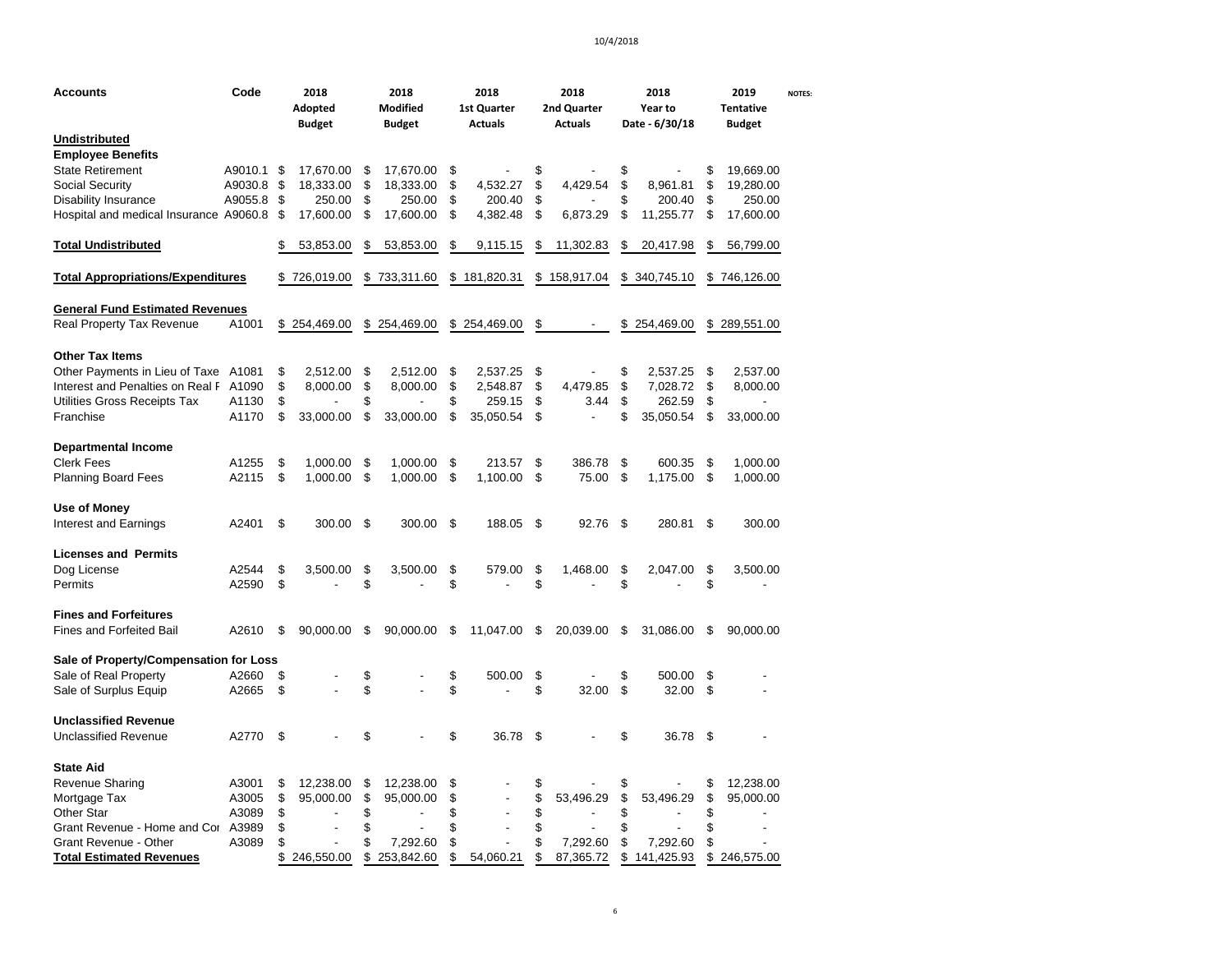| Accounts                                   | Code        | 2018<br>Adopted<br><b>Budget</b> | 2018<br><b>Modified</b><br><b>Budget</b> |    | 2018<br>1st Quarter<br><b>Actuals</b>    | 2018<br>2nd Quarter<br><b>Actuals</b> | 2018<br>Year to<br>Date - 6/30/18 | 2019<br><b>Tentative</b><br><b>Budget</b> | <b>NOTES:</b> |
|--------------------------------------------|-------------|----------------------------------|------------------------------------------|----|------------------------------------------|---------------------------------------|-----------------------------------|-------------------------------------------|---------------|
| <b>Unexpended Balance</b>                  |             | \$<br>225,000.00                 | \$225,000.00                             | \$ | 687,967.71                               | \$<br>590,650.93                      |                                   | \$210,000.00                              |               |
|                                            |             | appropriated                     | appropriated                             |    | cash on hand 3/31/1 cash on hand 6/30/18 |                                       |                                   | appropriated                              |               |
| <u>HIGHWAY FUND</u>                        |             |                                  |                                          |    |                                          |                                       |                                   | fund balance                              |               |
| <b>Highway Appropriations - Townwide</b>   |             |                                  |                                          |    |                                          |                                       |                                   |                                           |               |
| <b>Bridges</b>                             |             |                                  |                                          |    |                                          |                                       |                                   |                                           |               |
| <b>Contractual Expenses</b>                | DA5120.4 \$ | 10,000.00                        | \$<br>10,000.00                          | \$ |                                          | \$                                    | \$                                | \$<br>10,000.00                           |               |
| Total                                      |             | \$<br>10,000.00                  | \$<br>10,000.00                          | \$ |                                          | \$                                    | \$                                | \$<br>10,000.00                           |               |
| Machinery                                  |             |                                  |                                          |    |                                          |                                       |                                   |                                           |               |
| Equipment                                  | DA5130.2 \$ | 80,000.00                        | \$<br>80,000.00                          | S  | 28,215.70                                | \$                                    | \$<br>28,215.70                   | \$<br>33,000.00                           |               |
| <b>Contractual Expenses</b>                | DA5130.4 \$ | 80,000.00                        | \$<br>80,000.00                          | \$ | 14,770.44                                | \$<br>15,871.49                       | \$<br>30,641.93                   | \$<br>80,000.00                           |               |
| Total                                      |             | \$160,000.00                     | \$<br>160,000.00                         | \$ | 42,986.14                                | \$<br>15,871.49                       | \$<br>58,857.63                   | \$<br>113,000.00                          |               |
| <b>Snow Removal - Town</b>                 |             |                                  |                                          |    |                                          |                                       |                                   |                                           |               |
| <b>Personal Services</b>                   | DA5142.1    | \$<br>205,000.00                 | \$ 205,000.00                            | \$ | 117,750.77                               | \$                                    | \$117,750.77                      | \$210,000.00                              |               |
| <b>Contractual Expenses</b>                | DA5142.4 \$ | 80,000.00                        | \$<br>80,000.00                          | \$ | 28.101.93                                | \$<br>15,040.11                       | \$<br>43.142.04                   | \$<br>85,000.00                           |               |
| Total                                      |             | \$<br>285,000.00                 | \$<br>285,000.00                         | \$ | 145,852.70                               | \$<br>15,040.11                       | \$160,892.81                      | \$295,000.00                              |               |
| <b>Employee Benefits</b>                   |             |                                  |                                          |    |                                          |                                       |                                   |                                           |               |
| <b>State Retirement</b>                    | DA9010.8 \$ | 26,802.00                        | \$<br>26,802.00                          | \$ |                                          | \$                                    | \$                                | \$<br>27,777.00                           |               |
| Social Security                            | DA9030.8 \$ | 15,700.00                        | \$<br>15,700.00                          | \$ | 8,851.84                                 | \$                                    | \$<br>8,851.84                    | \$<br>16,065.00                           |               |
| Hospital and Medical Insurance DA9060.8 \$ |             | 81,300.00                        | \$<br>81,300.00                          | \$ | 27,841.62                                | \$<br>(1,824.92)                      | \$<br>26,016.70                   | \$<br>81,723.00                           |               |
| Uniforms                                   | DA9089.8 \$ | 3,600.00                         | \$<br>3,600.00                           | \$ | 1,045.08                                 | \$<br>649.30                          | \$<br>1,694.38                    | \$<br>3,600.00                            |               |
| Total                                      |             | \$127,402.00                     | \$127,402.00                             | \$ | 37,738.54                                | \$<br>(1, 175.62)                     | \$<br>36,562.92                   | \$<br>129,165.00                          |               |
| <b>Debt Service Principal</b>              |             |                                  |                                          |    |                                          |                                       |                                   |                                           |               |
| Serial Bonds                               | DA9710.6 \$ | 56,273.00                        | \$<br>56,273.00                          | \$ |                                          | \$<br>56,272.07                       | \$<br>56,272.07                   | \$<br>97,021.00                           |               |
| <b>Bond Anticipation</b>                   | DA9730.6 \$ |                                  | \$                                       | \$ |                                          | \$                                    | \$                                | \$                                        |               |
| Capital Bonds                              | DA9740.6 \$ |                                  | \$                                       | \$ |                                          | \$                                    | \$                                | \$                                        |               |
| Total                                      |             | \$<br>56,273.00                  | \$<br>56,273.00                          | \$ |                                          | \$<br>56,272.07                       | \$<br>56,272.07                   | \$<br>97,021.00                           |               |
| Interest                                   |             |                                  |                                          |    |                                          |                                       |                                   |                                           |               |
| Serial Bonds                               | DA9710.7 \$ | 7,393.00                         | \$<br>7,393.00                           | \$ |                                          | \$<br>7,392.82                        | \$<br>7,392.82                    | \$<br>11,752.00                           |               |
| <b>Bond Anticipation</b>                   | DA9730.7 \$ | $\overline{a}$                   | \$                                       | \$ | L.                                       | \$                                    | \$                                | \$<br>$\overline{\phantom{a}}$            |               |
| Capital Bonds                              | DA9740.7 \$ |                                  | \$                                       | \$ | $\overline{\phantom{a}}$                 | \$                                    | \$                                | \$                                        |               |
| Total                                      |             | \$<br>7,393.00                   | \$<br>7,393.00                           | \$ |                                          | \$<br>7,392.82                        | \$<br>7,392.82                    | \$<br>11,752.00                           |               |
| <b>Total Appropriations/Expenses</b>       |             | \$<br>646,068.00                 | \$<br>646,068.00                         | \$ | 226,577.38                               | \$<br>93,400.87                       | \$319,978.25                      | \$<br>655,938.00                          |               |
| <b>Highway Revenues - Townwide</b>         |             |                                  |                                          |    |                                          |                                       |                                   |                                           |               |
| <b>Local Sources</b>                       |             |                                  |                                          |    |                                          |                                       |                                   |                                           |               |
| Real Property Tax                          | DA1001      | \$592,468.00                     | \$592,468.00                             |    | \$592,468.00                             | \$                                    | \$<br>592,468.00                  | \$617,338.00                              |               |
| Sales of Scrap & Surplus Equip DA2650      |             | \$                               | \$                                       | \$ |                                          | \$                                    | \$                                | \$                                        |               |
| <b>Interest and Earnings</b>               | DA2401      | \$<br>100.00                     | \$<br>100.00                             | \$ | 88.31                                    | \$<br>54.78                           | \$<br>143.09                      | \$<br>100.00                              |               |
| <b>Compensation for Loss</b>               | DA2690      | \$<br>$\overline{a}$             | \$                                       | \$ |                                          | \$<br>$\blacksquare$                  | \$                                | \$<br>٠                                   |               |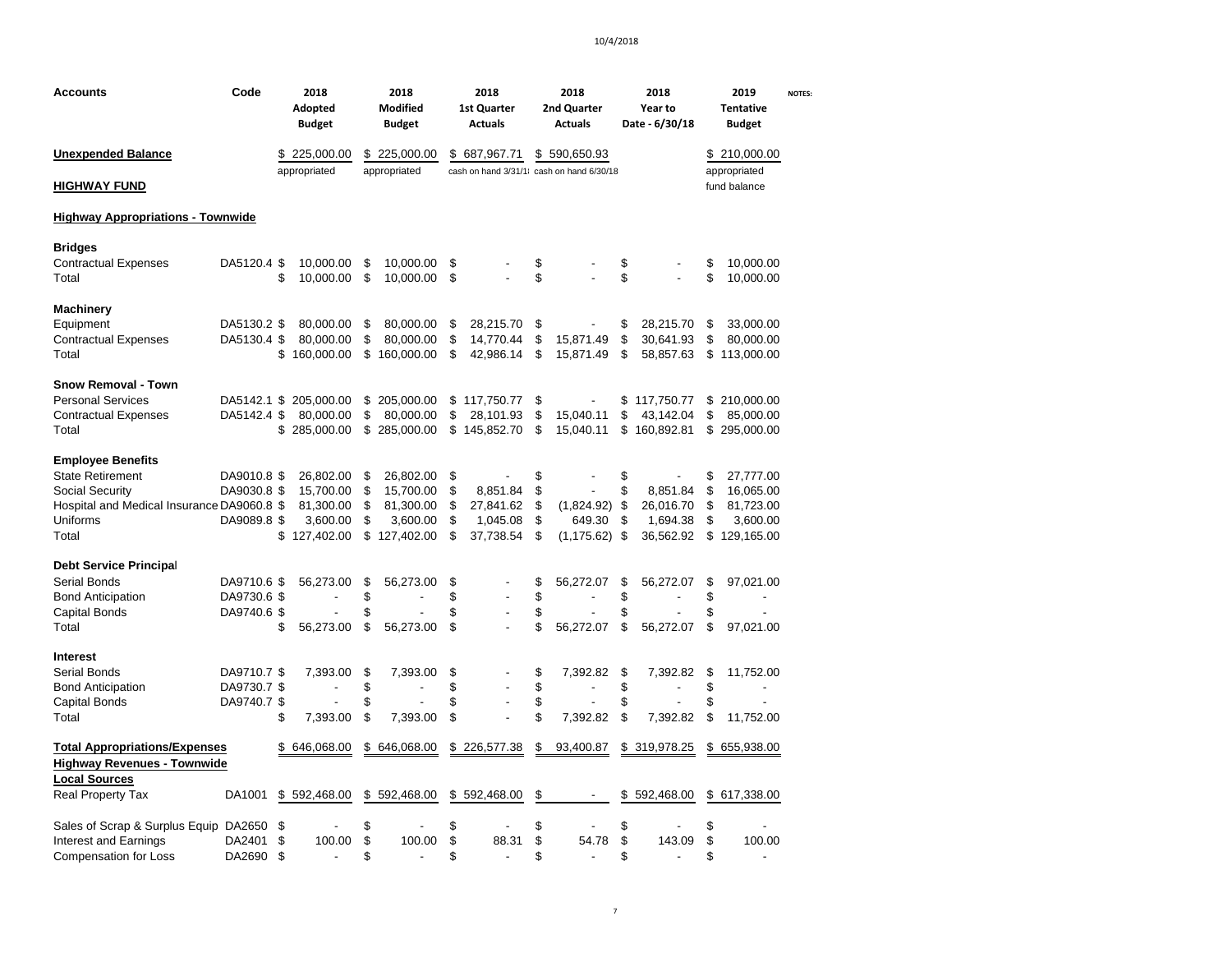| Accounts<br>Mowing - Washington County                                        | Code<br>DA2770 \$ | 2018<br>Adopted<br><b>Budget</b><br>3,500.00        | \$       | 2018<br>Modified<br><b>Budget</b><br>3,500.00 | \$             | 2018<br>1st Quarter<br><b>Actuals</b>                  | \$             | 2018<br>2nd Quarter<br><b>Actuals</b> | \$       | 2018<br>Year to<br>Date - 6/30/18      | \$       | 2019<br><b>Tentative</b><br><b>Budget</b><br>3,500.00 | <b>NOTES:</b> |
|-------------------------------------------------------------------------------|-------------------|-----------------------------------------------------|----------|-----------------------------------------------|----------------|--------------------------------------------------------|----------------|---------------------------------------|----------|----------------------------------------|----------|-------------------------------------------------------|---------------|
| <b>Total Estimated Revenues</b><br>Townwide                                   |                   | \$<br>3,600.00                                      | \$       | 3,600.00                                      | \$             | 88.31                                                  | \$             | 54.78                                 | \$       | 143.09                                 | \$       | 3,600.00                                              |               |
| <b>Unexpended Balance</b>                                                     |                   | \$<br>50,000.00                                     | \$       | 50,000.00                                     |                | \$483,715.18                                           | \$             | 595,915.51                            |          |                                        | S        | 35,000.00                                             |               |
| <b>Highway Appropriations - Outside Village</b>                               |                   | appropriated                                        |          | appropriated                                  |                | cash on hand 3/31/1 cash on hand 6/30/18               |                |                                       |          |                                        |          | appropriated<br>fund balance                          |               |
| <b>General Repairs</b>                                                        |                   |                                                     |          |                                               |                |                                                        |                |                                       |          |                                        |          |                                                       |               |
| <b>Personal Services</b><br><b>Contractual Expenses</b><br>Total              | DB5110.4 \$       | DB5110.1 \$ 178,000.00<br>63,000.00<br>\$241,000.00 | \$<br>\$ | 178,000.00<br>63,000.00<br>\$241,000.00       | \$<br>\$<br>\$ | 598.58<br>598.58                                       | \$<br>\$<br>\$ | 89,369.19<br>19,415.32<br>108,784.51  | \$<br>\$ | 89,369.19<br>20,013.90<br>\$109,383.09 | \$<br>\$ | 185,000.00<br>68,000.00<br>\$253,000.00               |               |
| Improvements<br>Capital Outlay                                                |                   | DB5112.2 \$ 240,000.00                              | \$       | 24,000.00                                     | \$             |                                                        | \$             |                                       | \$       |                                        |          | \$240,000.00                                          |               |
| <b>Employee Benefits</b><br><b>State Retirement</b>                           | DB9010.8 \$       | 23,227.00                                           | \$       | 23,227.00                                     | \$             |                                                        | \$             |                                       | \$       |                                        | \$       | 24,053.00                                             |               |
| Social Security<br>Hospital and Medical Insurance DB9060.8 \$                 | DB9030.8 \$       | 13,617.00<br>81,300.00                              | \$<br>\$ | 13,617.00<br>81,300.00                        | \$<br>\$       | 10,567.19                                              | \$<br>\$       | 6,569.97<br>40,941.51                 | \$<br>\$ | 6,569.97<br>51,508.70                  | \$<br>\$ | 14,153.00<br>81,723.00                                |               |
| Uniforms<br>Total                                                             | DB9089.8 \$       | 3,600.00<br>\$121,744.00                            | \$<br>\$ | 3,600.00<br>121,744.00                        | \$<br>\$       | 10,567.19                                              | \$<br>\$       | 1,036.08<br>48,547.56                 | \$<br>\$ | 1,036.08<br>59,114.75                  | \$<br>\$ | 3,600.00<br>123,529.00                                |               |
| Total Highway Appropriations - Expens \$ 602,744.00<br><b>Outside Village</b> |                   |                                                     |          | \$602,744.00                                  | S              | 11,165.77                                              | \$             | 157,332.07                            |          | \$168,497.84                           |          | \$ 616,529.00                                         |               |
| Highway Revenues - Outside Village                                            |                   |                                                     |          |                                               |                |                                                        |                |                                       |          |                                        |          |                                                       |               |
| <b>Local Sources</b><br><b>Real Property Tax</b>                              | DB1001            | \$ 389,644.00                                       |          | \$ 389,644.00                                 | \$             | 389,644.00                                             | \$             |                                       | \$       | 389,644.00                             |          | \$413,429.00                                          |               |
| Interest and Earnings                                                         | DB2401            | \$<br>100.00                                        | \$       | 100.00                                        | \$             | 40.70                                                  | \$             | 59.98                                 | \$       | 100.68                                 | \$       | 100.00                                                |               |
| <b>State Aid</b><br><b>Consolidated Highway</b>                               | DB3501            | \$163,000.00                                        | \$       | 163,000.00                                    | \$             |                                                        | \$             |                                       | \$       |                                        | \$       | 168,000.00                                            |               |
| <b>Total Estimated Highway Revenues</b>                                       |                   | \$163,100.00                                        |          | \$163,100.00                                  | \$             | 40.70                                                  | \$             | 59.98                                 | \$       | 100.68                                 |          | \$168,100.00                                          |               |
| <b>Unexpended Balance</b>                                                     |                   | \$<br>50.000.00<br>appropriated                     | \$       | 50,000.00<br>approriated                      | \$             | 509,018.81<br>cash on hand 3/31/1 cash on hand 6/30/18 | \$.            | 595,917.51                            |          |                                        | S        | 35,000.00<br>appropriated<br>fund balance             |               |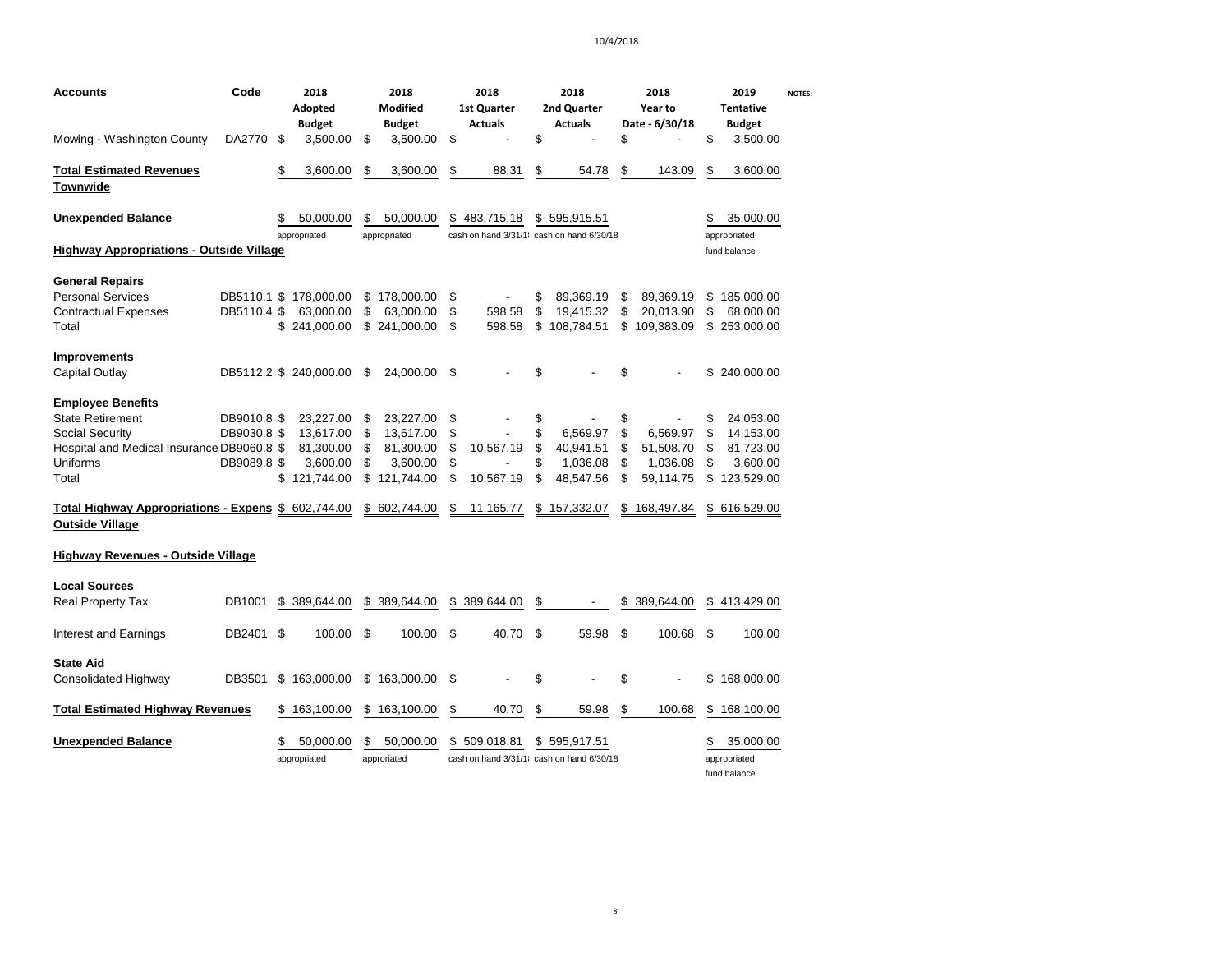| <b>Accounts</b>                   | Code        | 2018                     | 2018                             | 2018                   | 2018                             | 2018                      | 2019                       | <b>NOTES:</b>                                           |
|-----------------------------------|-------------|--------------------------|----------------------------------|------------------------|----------------------------------|---------------------------|----------------------------|---------------------------------------------------------|
|                                   |             | Adopted<br><b>Budget</b> | <b>Modified</b><br><b>Budget</b> | 1st Quarter<br>Actuals | 2nd Quarter<br>Actuals           | Year to<br>Date - 6/30/18 | Tentative<br><b>Budget</b> |                                                         |
| <b>SPECIAL DISTRICTS</b>          |             |                          |                                  |                        |                                  |                           |                            |                                                         |
| <b>Fire Protection Districts</b>  |             |                          |                                  |                        |                                  |                           |                            |                                                         |
| <b>Appropriations</b>             |             |                          |                                  |                        |                                  |                           |                            |                                                         |
| #6 Fort Ann SF1                   |             | SF3410.4 \$ 204,390.00   | \$204,390.00                     | \$204,390.00           | - 5                              | \$204,390.00              | \$ 204,390.00 contract     |                                                         |
| LOSAP                             | SF9010.8 \$ |                          | S                                | \$                     | ۰.                               | \$                        | \$                         |                                                         |
| Total                             |             | \$204,390.00             | \$204,390.00                     | \$204,390.00           | - 35<br>۰.                       | \$204,390.00              | \$ 204,390.00              |                                                         |
| #7 Pilot Knob SF2                 | SF3410.4 \$ | 95,400.00 \$             | 95,400.00                        | 95,200.00 \$<br>-S     |                                  | 95,200.00<br>\$.          | 95,250.00<br>S.            | contract \$93,200.00-\$2050.00 admin fee                |
| <b>LOSAP</b>                      | SF9010.8 \$ | 5,720.00                 | 5,720.00<br>S                    | S<br>5,720.00          | - 5<br>۰.                        | 5,720.00<br>S             | S.                         | 3,240.00 13 members X\$480=\$6240.00(\$3000.00 surplus) |
| Total                             |             | \$101,120.00             | \$101,120.00                     | \$100,920.00           | \$.<br>$\overline{\phantom{0}}$  | \$100,920.00              | \$.<br>98,490.00           |                                                         |
| #8 West Fort Ann SF3              |             | SF3410.4 \$ 245,084.00   | \$245,084.00                     | \$244,884.00           | - \$                             | \$244,884.00              | \$244,934.00               | contract \$242,884.00-\$2050.00 admin fee               |
| LOSAP                             | SF9010.8 \$ | 2,200.00                 | 2,200.00<br>S                    | S<br>2.200.00          | \$.<br>$\overline{\phantom{a}}$  | 2.200.00<br>S             | S                          | 15 members x \$480=\$7200.00 (using \$7200.00           |
| Total                             |             | \$247.284.00             | \$247,284.00                     | \$247,084.00           | - \$<br>$\overline{\phantom{a}}$ | \$247,084.00              | \$244,934.00               | surplus                                                 |
| <b>Total - All Fire Districts</b> |             | TOTALS \$ 552,794.00     | \$552,794.00                     | \$552,394.00           | S.                               | \$552,394.00              | \$547,814.00               |                                                         |
| <b>Revenues - Local Sources</b>   |             |                          |                                  |                        |                                  |                           |                            |                                                         |
| <b>Real Property Tax</b>          | SF1001      | \$552,794.00             | \$552,794.00                     | \$552,794.00           | -S                               | \$552,794.00              | \$547,814.00               |                                                         |